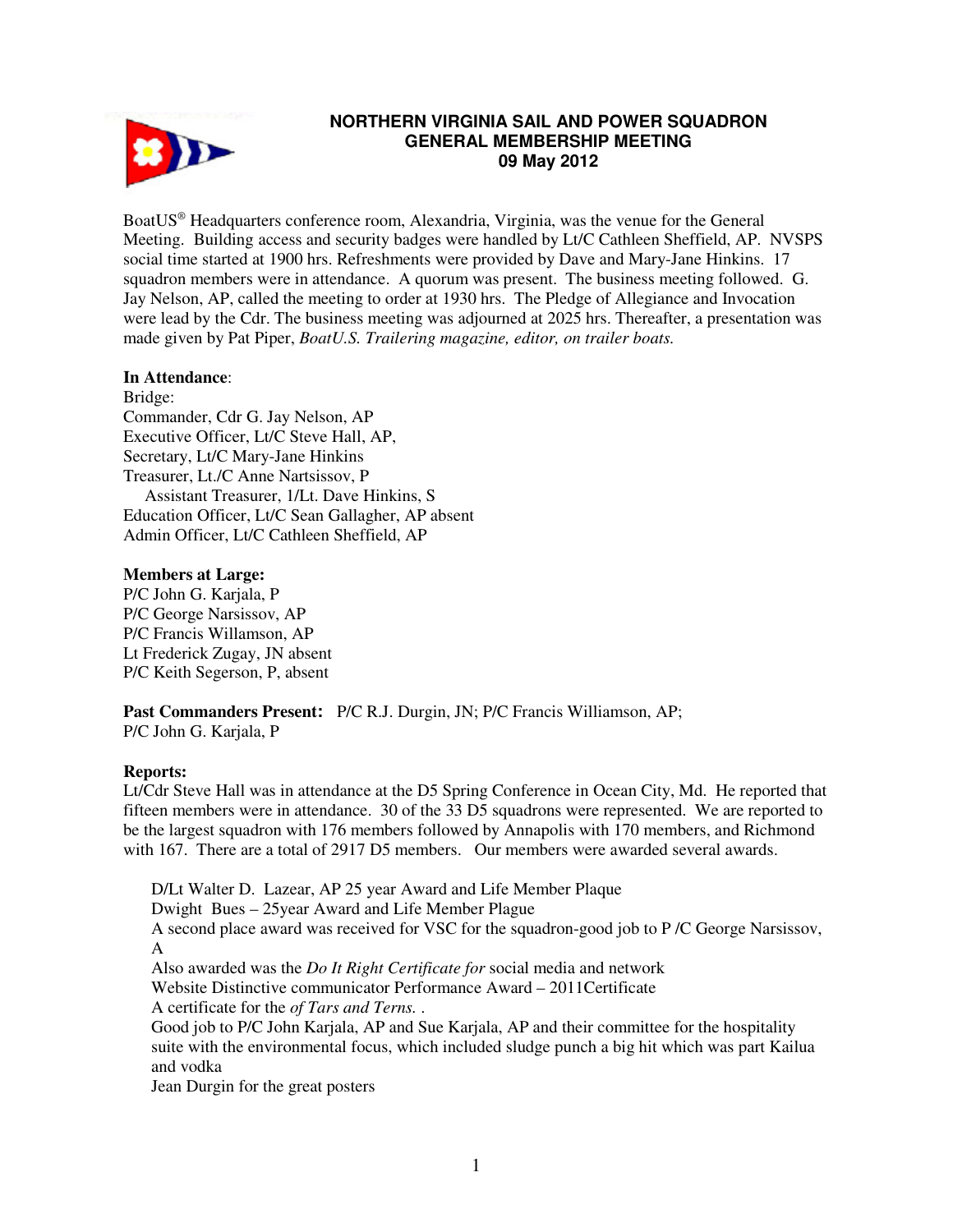### **Commanders Report:**

Cdr G. Jay Nelson, AP, discussed on the water training possibilities, the water power skills, Classes on the website. Coast guard and other professionals get a standardized skills test but with no charts He reitered the important of advanced classes, charging and rules of the road and nav aids all driven by the US Sailing and power boating organization.

**Vessel safety checks** – Was reported by P/C George Nartsissov, There have been 44 Vessel Safety Checks so far. Next scheduled event is at the Fairfax yacht clue on May  $19<sup>th</sup>$  The boating environment needs us and we need more Vessel Examiners. Smith Mtn. Lake has the most fatalities yet they do the most VSC. Even more Safety checks could save lives.

### **Administrative Officer's Report:**

Admin Officer, Lt/C Cathy Sheffield, AP, reported that the potluck is on for the 19<sup>th</sup> of May at the Fairfax Yacht Club, beginning at11:00 A.M. Sign up today or send here an email with what you will be brining. Also any planned events she will need to know about to place on the events calander, which is on line. She also asked for assistance in picking up the badges. It would help to have a substitute... P\C John Karjala discussed how to pick them up.

Richard Durgin – Margret referred us to the security officer, Mike Smith is retired. We need a new contact. We were given two by email and they can be contacted by a Board member for late pickup of badges.

 Ms. Mirna Escobar at 1-800-395-2628 ext. 3495, mescobar@boatus.com . Ms. Tevault at 1-800-395-2628 ext. 2628, CTevault@boatUS.com .

**Education Officer's Report** was presented by Sean Gallaher; Course Schedule is on the National site Schedule. He reported that he had to cancel several classes. Right now classes are slow but we expect more for the fall

He reported that they are also loosing instructors; Also He is still working with Carlton Phillips at Prince Williams and Brunswick for on the water boater training

Brunswick's boats made a deal for courses, but there are no details. Handed out radio check cards

#### **Treasurer Report:**

- Treasurer, Lt/C Anne Narsissov, P, bills are paid deposits are in on track \$2500 in bank
- She will have the budget expenses and income next meeting

#### **Secretary's Report:**

• Lt/C Mary-Jane Hinkins presented the minutes from the April 25, 2012 meeting. A motion to accept the minutes was made and it was seconded.

#### **Committee Reports:**

**Public Relations:** Frank Shults, S was absent

**Boat Show:** Lt Ed Phillips, AP – no report.

**New Business**: Cdr. G. Jay Nelson, AP, stated that the Bridge had approved the purchasing of a new laptop for the Treasurer.

#### **Old Business**:

The Cdr reported that the D5 basket of 8 bottles of fine wine was raffled off, and Susan Bues sent thank you from the District for contributing.